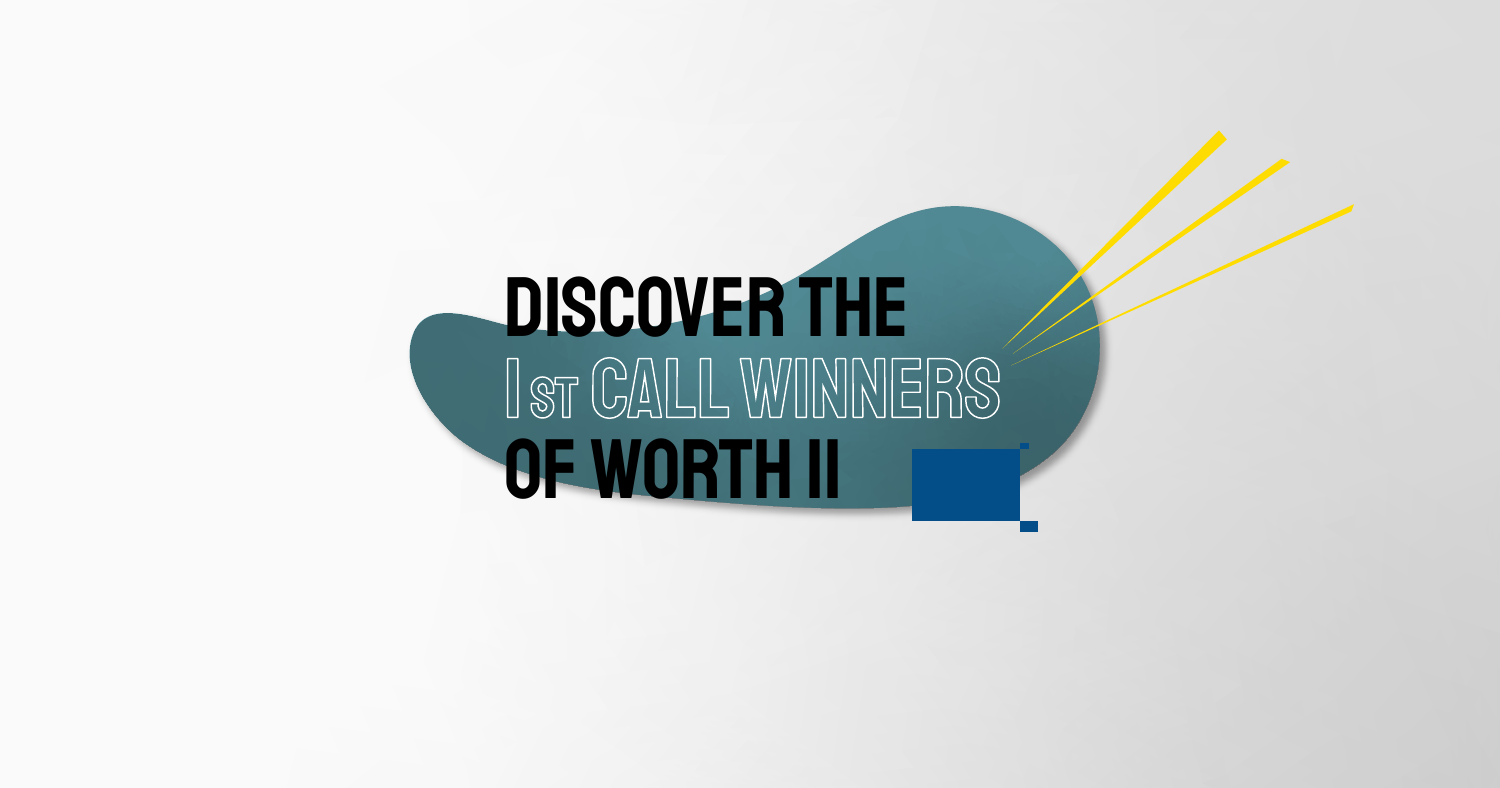DION SOETHOUDT DUPA OI Electric Skin GEOM Hacking Passementerie itthon. cast iron cookware collection LIDIA, PEPE, IVANO & THE WONDERFUL LAMP

Retracing the coffee bag

NOEM. Sustainable **FURNITURE RANGE** 

Sculpture for Play

Sustainable material combinations for the upholstery industry

WINE CORK UPCYCLED

WALKINGSTICK FURNITURE

## IST CALL WINNERS

- 
- 



**CORKER CHAIR** and lounge chair MARETECH WORKSHOP

MEMORIAL - LIGHTING FROM WASTE

**MODULAR** 

**MRS** 

Outside-In

#### FuRNITURE, INTERIOR DESIGN, HOME DECORATION & ARCHITECTURE

AMME

Biofuel Waste is Bliss

**BIOTILES** 

Configurable Wall System Locally Produced

Digital Threads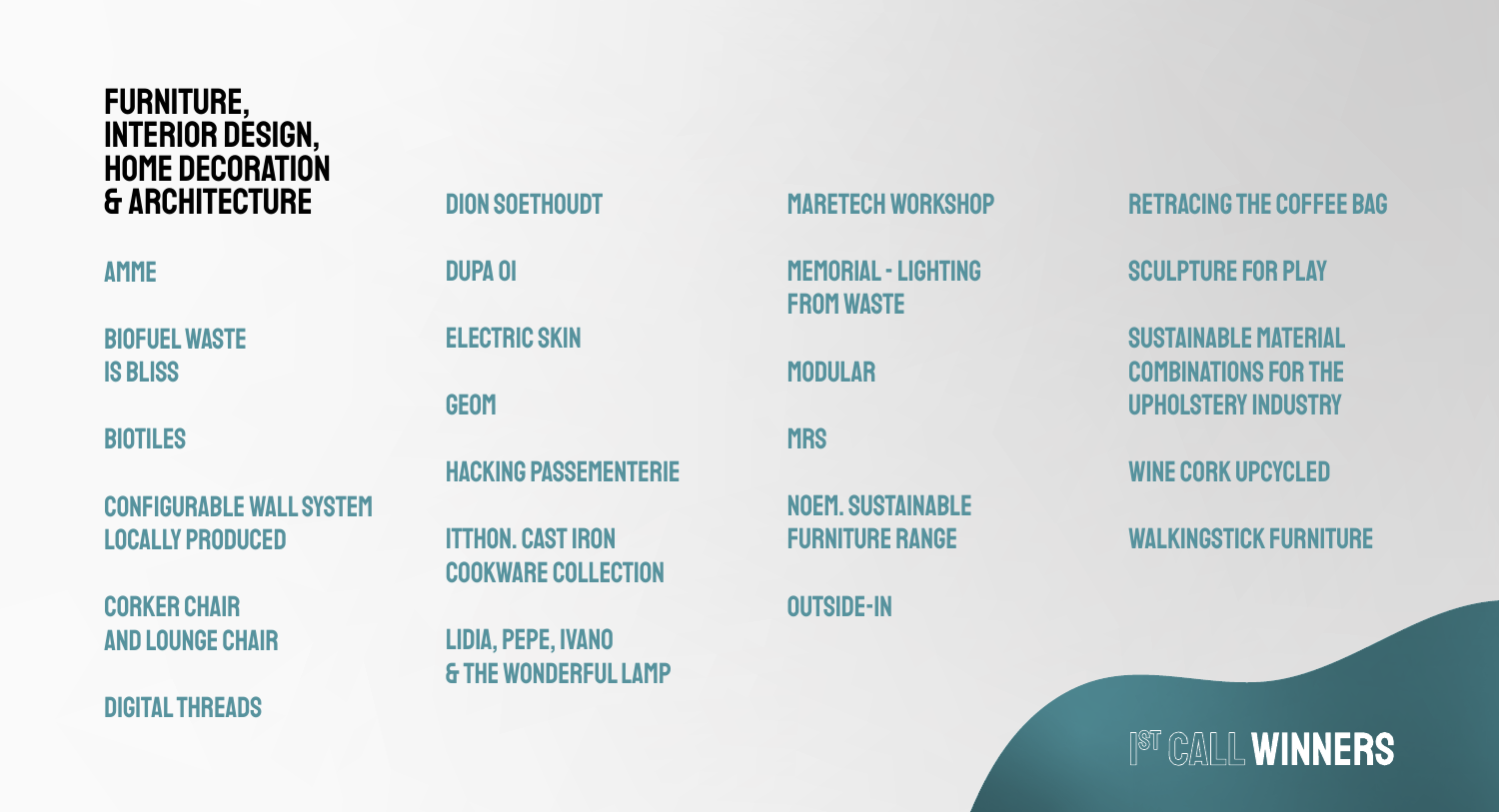#### **TEXTILE & CLOTHING**

**AICIRCULAR** 

**AMADOU - HARVESTING THE FUTURE** 

**BODY TUBE** 

**COMMUNICATION INTERFACE** 

**COMMUNITY COUTURE: NARRATE I SOFTWARE AND APPLICATION** 

**DIGITAL PATCHWORK DOSE COUTURE** 

**FOLKALIST: FULFILLING FASHION'S POTENTIAL** 

**FRAMIORE CAPSULE COLLECTION HISHKA HUMAN WEAVES HYBRID PROJECT INDUSTRY JINS 58.933 LIVING GARMENT MAÏA X MÉSON MARTÍS X ZEEFIER** 

**MESENSEU - NONVERBAL COMMUNICATION INTERFACE** 

MIXED REALITY MR & 3D **STUDIO FOR THE TEXTILE INDUSTRY** 

**MODULAR PATTERNS** 

ONE SHEEP FOR A LIFETIME

**RENT THE RAIN** 

**SENSIHEMP** 

**RETHINKING TEXTILE WASTE: BIOTEXTILE COMPOSITE** 

**SKIN SERIES** 

**SPHERICAL HUMAN THE HAPTIC LIBRARY** 

**TREESENSE** 

**TRIBOELECTRICITY FOR E-TEXTILE** 

**UNCOLOUR** 

**ZERO WASTE AUTOMATED FASHION MANUFACTURING** 

IST CALL WINNERS